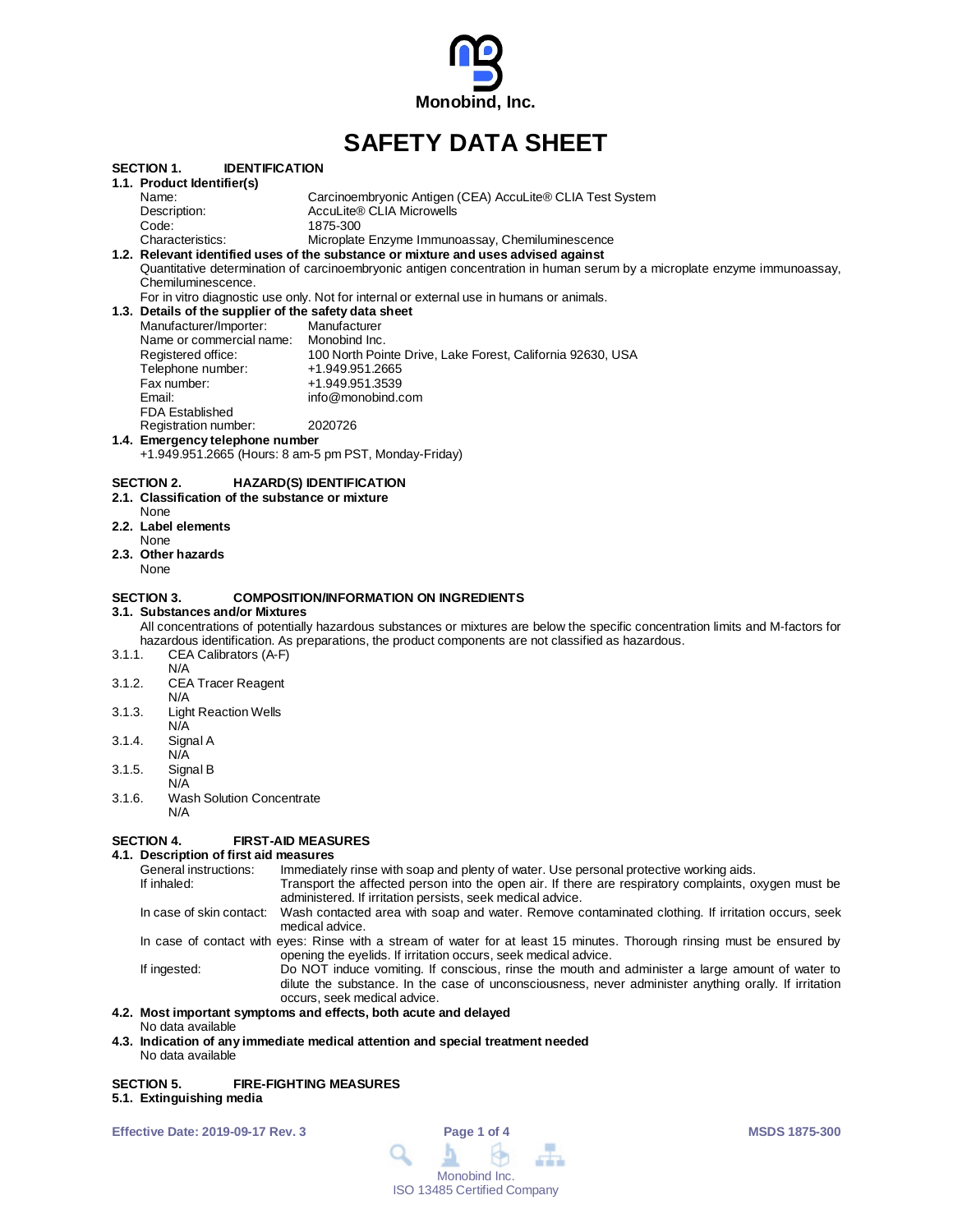Carbon dioxide, dry powder, foam, water

- **5.2. Special hazards arising from the substance or mixture**
- None
- **5.3. Advice for firefighters**

Wear appropriate personal protective equipment and clothing. Wear self-contained breathing apparatus, if necessary.

#### **SECTION 6. ACCIDENTAL RELEASE MEASURES**

- **6.1. Personal precautions, protective equipment and emergency procedures**
- Avoid contact with skin and eyes. Wear suitable personal protective clothing. **6.2. Environmental precautions**
- Avoid penetration into sewerage systems, surface and ground water. Avoid soil pollution. **6.3. Methods and material for containment and cleaning up**

Cover with suitable absorbing material. After removing the substance, rinse the spot of spilling thoroughly with water and soap. Dispose of waste according to all federal, state, and local regulations.

**6.4. Reference to other sections**

See Section 8 for personal protective equipment. See Section 13 for appropriate disposal methods.

#### **SECTION 7. HANDLING AND STORAGE**

**7.1. Precautions for safe handling**

Avoid spills. Avoid contact with skin, eyes and clothing. Use suitable protective means to work with the substance. Use in a well-ventilated area. Follow good manufacturing practices when using product. Do not drink, smoke, or eat in work areas.

## **7.2. Conditions for safe storage, including any incompatibilities**

Kit and unopened components:

Store at temperatures between  $+ 2$  and  $+ 8$  °C in a dry and dark place until expiration date.

7.2.1. Opened components:

Opened reagents are stable for sixty (60) days when stored at 2-8 °C.

7.2.2. For prepared reagents (see product insert):

Diluted wash buffer should be stored at room temperature (2-30 °C) for up to 60 days.

Working Signal solution should be stored at 2-8 °C and is stable for one (1) year.

#### **7.3. Specific end uses**

Product procedure should be performed by a skilled individual or trained professional for in vitro diagnostic use only.

#### **SECTION 8. EXPOSURE CONTROL/PERSONAL PROTECTION**

#### **8.1. Control parameters**

No substances with occupational exposure limits.

#### **8.2. Exposure controls**

| 8.2.1. | Eye/face protection:    | Safety glasses or goggles with side shields recommended                                                                                                                 |
|--------|-------------------------|-------------------------------------------------------------------------------------------------------------------------------------------------------------------------|
| 8.2.2. | Skin protection:        | Compatible protective gloves recommended. Wash hands after properly removing and<br>disposing of gloves.                                                                |
|        | Other skin protection:  | Laboratory coats are recommended.                                                                                                                                       |
| 8.2.3. | Respiratory protection: | No respiratory protection is required. Use product in rooms enabling good ventilation. If<br>local exhaustion is necessary, general (forced) exhaustion is recommended. |
| 8.2.4  | Thermal hazards:        | None                                                                                                                                                                    |

#### **SECTION 9. PHYSICAL AND CHEMICAL PROPERTIES**

- 
- **9.1. Information on basic physical and chemical properties** Appearance: Physical state (at 20 °C) Liquid: Calibrators, Tracer Reagent, Wash Solution Concentrate, Signal Solution<br>Solid: Microtiter strips **Microtiter strips** Colour<br>Straw: Straw: Calibrators<br>
Yellow: Tracer Rea Yellow: Tracer Reagent<br>Clear: Signals Wash Clear: Signals, Wash<br>
Odour: Odourless 9.1.2. Odour: Odourless<br>9.1.3. Odour threshold: Not applicable 9.1.3. Odour threshold:<br>9.1.4. pH value: Stop solution:  $<$  3 Calibrators:  $7.4 \pm 0.2$ Tracer Reagent:  $7.3 \pm 0.2$ Microtiter strips:  $7.5 \pm 0.2$ Wash Solution Concentrate: 8.8 ± 0.2 Substrate Reagent A:  $9.0 \pm 0.2$ Substrate Reagent B:  $5.0 \pm 0.2$ 9.1.5. Melting point/freezing point: Not determined<br>9.1.6. Initial boiling point/ boiling range: Not determined 9.1.6. Initial boiling point/ boiling range:<br>9.1.7. Elash point: Not applicable 9.1.7. Flash point:<br>9.1.8. Evaporation rate: Not determine 9.1.8. Evaporation rate: Not determined<br>9.1.9. Flammability (solid. gas): Not flammable 9.1.9. Flammability (solid, gas):<br>9.1.10. Upper/lower flammability of 9.1.10. Upper/lower flammability or explosive limits: Not applicable<br>9.1.11. Vapour pressure: Not determined
- Vapour pressure: Not determined

**Effective Date: 2015-09-17 Rev. 3 Page 2 of 4 MSDS 1875-300**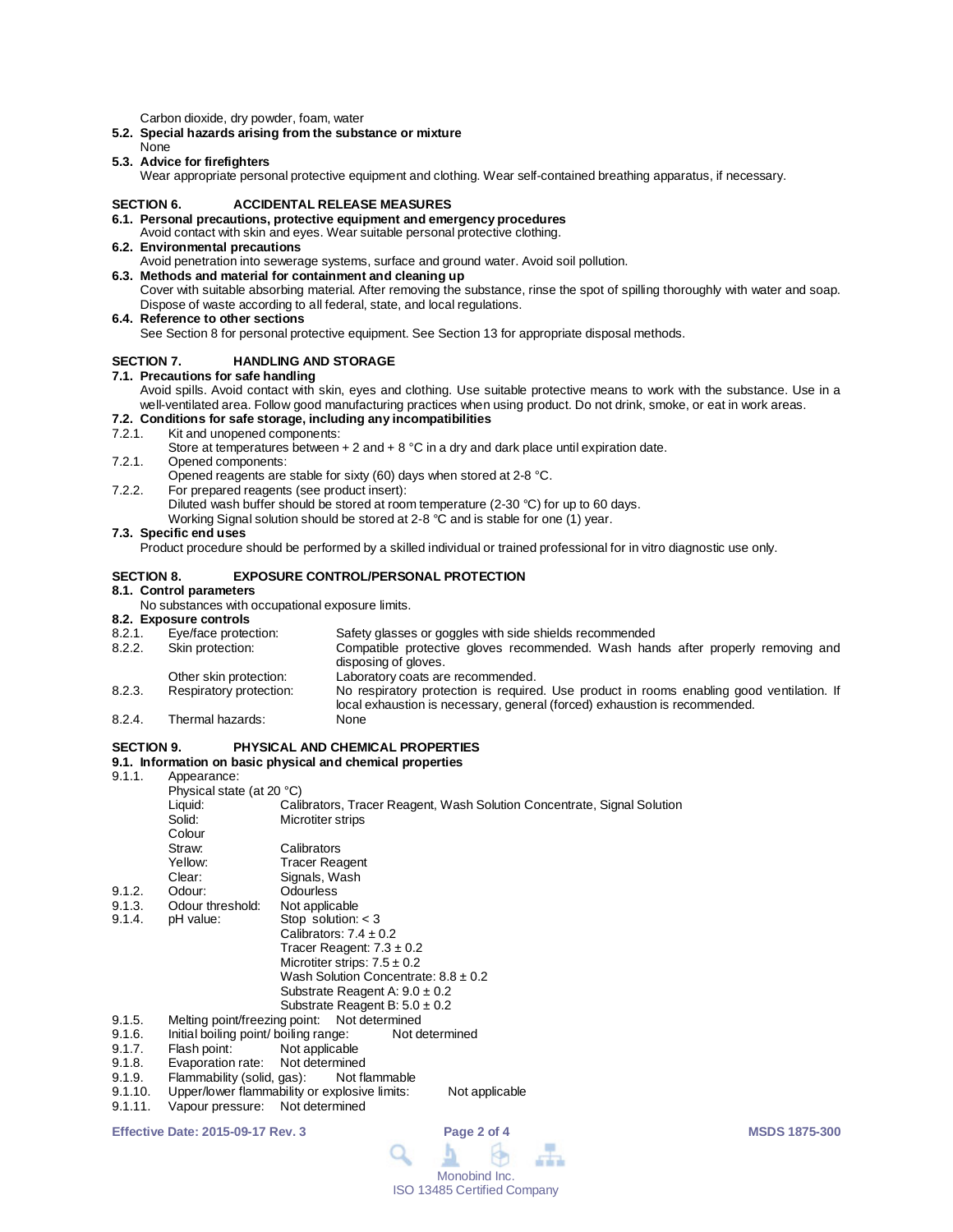| 9.1.12.<br>9.1.13.<br>9.1.14.<br>9.1.15.<br>9.1.16.<br>9.1.17.<br>9.1.18.<br>9.1.19.<br>9.1.20.<br>None | Vapour density:<br>Relative density:<br>Solubility:<br>Partition coefficient: n-octanol/water:<br>Auto-ignition temperature:<br>Viscosity:<br>Explosive properties:<br>Oxidising properties:<br>9.2. Other information | Not determined<br>Not determined<br>Water soluble<br>Not determined<br>Not applicable<br>Decomposition temperature: Not determined<br>Not determined<br>None<br>Not determined |  |  |  |  |  |  |  |
|---------------------------------------------------------------------------------------------------------|------------------------------------------------------------------------------------------------------------------------------------------------------------------------------------------------------------------------|--------------------------------------------------------------------------------------------------------------------------------------------------------------------------------|--|--|--|--|--|--|--|
| <b>SECTION 10.</b>                                                                                      |                                                                                                                                                                                                                        | <b>STABILITY AND REACTIVITY</b>                                                                                                                                                |  |  |  |  |  |  |  |
| 10.1. Reactivity                                                                                        |                                                                                                                                                                                                                        |                                                                                                                                                                                |  |  |  |  |  |  |  |
| No known reactivity hazards associated with product<br>10.2. Chemical stability                         |                                                                                                                                                                                                                        |                                                                                                                                                                                |  |  |  |  |  |  |  |
|                                                                                                         | Stable under recommended storage conditions                                                                                                                                                                            |                                                                                                                                                                                |  |  |  |  |  |  |  |
|                                                                                                         | 10.3. Possibility of hazardous reactions<br>No hazardous polymerization                                                                                                                                                |                                                                                                                                                                                |  |  |  |  |  |  |  |
|                                                                                                         | 10.4. Conditions to avoid                                                                                                                                                                                              |                                                                                                                                                                                |  |  |  |  |  |  |  |
|                                                                                                         | Excessive heat and light                                                                                                                                                                                               |                                                                                                                                                                                |  |  |  |  |  |  |  |
| Acids                                                                                                   | 10.5. Incompatible materials                                                                                                                                                                                           |                                                                                                                                                                                |  |  |  |  |  |  |  |
|                                                                                                         | 10.6. Hazardous decomposition products                                                                                                                                                                                 |                                                                                                                                                                                |  |  |  |  |  |  |  |
|                                                                                                         | Not determined                                                                                                                                                                                                         |                                                                                                                                                                                |  |  |  |  |  |  |  |
| <b>SECTION 11.</b>                                                                                      |                                                                                                                                                                                                                        | <b>TOXICOLOGICAL INFORMATION:</b>                                                                                                                                              |  |  |  |  |  |  |  |
|                                                                                                         | 11.1. Information on toxicological effects                                                                                                                                                                             |                                                                                                                                                                                |  |  |  |  |  |  |  |
| 11.1.1.                                                                                                 | Acute toxicity:                                                                                                                                                                                                        | Not determined                                                                                                                                                                 |  |  |  |  |  |  |  |
| 11.1.2.                                                                                                 | Skin corrosion/irritation:                                                                                                                                                                                             | Not determined                                                                                                                                                                 |  |  |  |  |  |  |  |
| 11.1.3.<br>11.1.4.                                                                                      | Respiratory or skin sensitisation:                                                                                                                                                                                     | Serious eye damage/irritation: Not determined<br>Not determined                                                                                                                |  |  |  |  |  |  |  |
| 11.1.5.                                                                                                 | Germ cell mutagenicity:                                                                                                                                                                                                | Not determined                                                                                                                                                                 |  |  |  |  |  |  |  |
| 11.1.6.                                                                                                 | Carcinogenicity:                                                                                                                                                                                                       | No component of this product present at levels $\geq 0.1\%$ is identified as probable, possible or                                                                             |  |  |  |  |  |  |  |
|                                                                                                         |                                                                                                                                                                                                                        | confirmed human carcinogen by NTP (National Toxicology Program), IARC (International                                                                                           |  |  |  |  |  |  |  |
|                                                                                                         |                                                                                                                                                                                                                        | Agency for Research on Cancer), or OSHA (Occupational Safety & Health Administration)                                                                                          |  |  |  |  |  |  |  |
| 11.1.7.                                                                                                 | Reproductive toxicity:                                                                                                                                                                                                 | Not determined                                                                                                                                                                 |  |  |  |  |  |  |  |
| 11.1.8.<br>11.1.9.                                                                                      | STOT-single exposure:<br>STOT-repeated exposure:                                                                                                                                                                       | Not determined<br>Not determined                                                                                                                                               |  |  |  |  |  |  |  |
|                                                                                                         | 11.1.10. Aspiration hazard:                                                                                                                                                                                            | Not determined                                                                                                                                                                 |  |  |  |  |  |  |  |
| 11.1.11.                                                                                                | Information on likely routes of exposure:                                                                                                                                                                              |                                                                                                                                                                                |  |  |  |  |  |  |  |
|                                                                                                         | If ingested:                                                                                                                                                                                                           | No known health effects                                                                                                                                                        |  |  |  |  |  |  |  |
|                                                                                                         | If inhaled:                                                                                                                                                                                                            | No known health effects                                                                                                                                                        |  |  |  |  |  |  |  |
|                                                                                                         | If contact with skin:                                                                                                                                                                                                  | No known health effects                                                                                                                                                        |  |  |  |  |  |  |  |
|                                                                                                         | If contact with eyes:                                                                                                                                                                                                  | No known health effects                                                                                                                                                        |  |  |  |  |  |  |  |
|                                                                                                         |                                                                                                                                                                                                                        | 11.1.12. Symptoms related to the physical, chemical, and toxicological characteristics: None after short or long-term exposure                                                 |  |  |  |  |  |  |  |
| <b>SECTION 12.</b>                                                                                      |                                                                                                                                                                                                                        | <b>ECOLOGICAL INFORMATION</b>                                                                                                                                                  |  |  |  |  |  |  |  |

#### **12.1.Toxicity**

## Not determined.

**12.2.Persistence and degradability**

#### Not determined **12.3.Bioaccumulative potential**

- Not determined
- **12.4.Mobility in soil**
- Not determined
- **12.5.Results of PBT and vPvB assessment** Not determined
- **12.6.Other adverse affects**
- Not determined

## **SECTION 13. DISPOSAL CONSIDERATIONS**

#### **13.1.Waste treatment methods**

All waste disposals must be carried out in accordance with federal, state, and local legislation and administrative regulations. A licensed professional waste disposal service should be utilized to dispose of material and packaging.

**SECTION 14. TRANSPORT INFORMATION 14.1.UN number** Not available **14.2.UN proper shipping name**